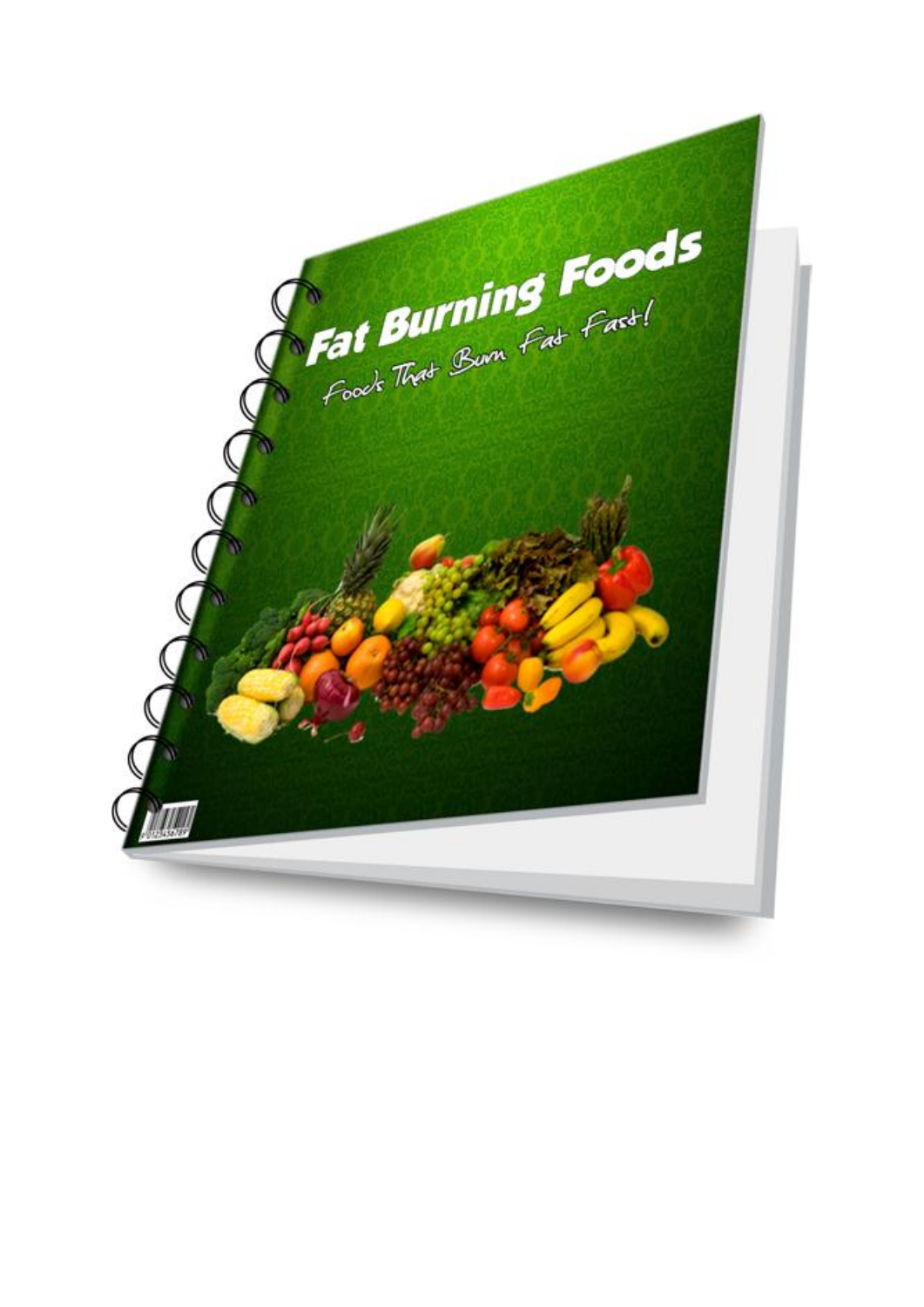# Fat Burning Basics

If you're overweight, you are not a bad person. You're simply overweight. But it's important to lose the extra pounds so you'll look good, feel healthier and develop a sense of pride and self-esteem. Once you've lost the fat, you'll need to maintain your weight.

In this booklet, you'll discover how to lose 10 pounds a month – a nice, safe loss of about two or two-and-a-half pounds a week – painlessly. You'll feel satisfied and more energetic than in the past without feeling deprived.

Most Americans pack on those extra pounds by eating the wrong things. Changing these poor eating habits is the key to long-term success. Knowledge – along with the right food – is the key. When humans lived in caves, they didn't know anything about preserving and storing food. They spent all their waking time and energy hunting and gathering food. When they had it, they gobbled it down fast. Instead of storing food in pantries or cupboards, they stored energy in their bodies in the form of fat to burn during periods when there was little or nothing to eat.

Each year, it was absolutely vital for them to put on a good layer of fat during the warm sprint and summer months. That was the only way they could guarantee their survival during the lean and mean winter months. And since women bore the young, they needed more energy to sustain themselves and their babies, and that meant they were usually heavier.

Even though we no longer live in caves, we have inherited and maintained this basic mechanism for fat storage from our hunting and gathering ancestors. Each one of us is born with a certain number of fat cells. How many of these fat cells you possess depends on genetics. If you have a lot of fat cells, maybe your ancestors were the biggest people in the tribe, which was a good thing because they had the best chances of survival.

You can never get rid of fat cells, but – unfortunately – you can add to them. Depending upon what you eat, your body will manufacture new far cells. And like those you were born with, they never go away. That doesn't mean you're doomed to be fat once you put on extra pounds. It is possible to shrink fat cells. That's what happens when you lose weight. You burn up the fat stored in those big fat cells. Think of them as balloons. Burning off the fat inside them has the save effect as letting the air out of a balloon.

A good weight loss program requires a certain amount of intake restriction – the consumption of fewer calories. You burn off the fat by eating less fat and becoming more active. To guarantee a lifetime of weight-control success, you have to change the type of foods you eat, so that you ingest less fat and still get the vitamins, minerals, trace elements, protein, fat and carbohydrates your body needs to thrive. Extremely low-calorie diets may help you shed pounds quickly, but they'll lead to failure in the long run. That's because humans are genetically protected against starvation. During food shortages, our bodies slow down our metabolisms and burn less energy so we can stay alive.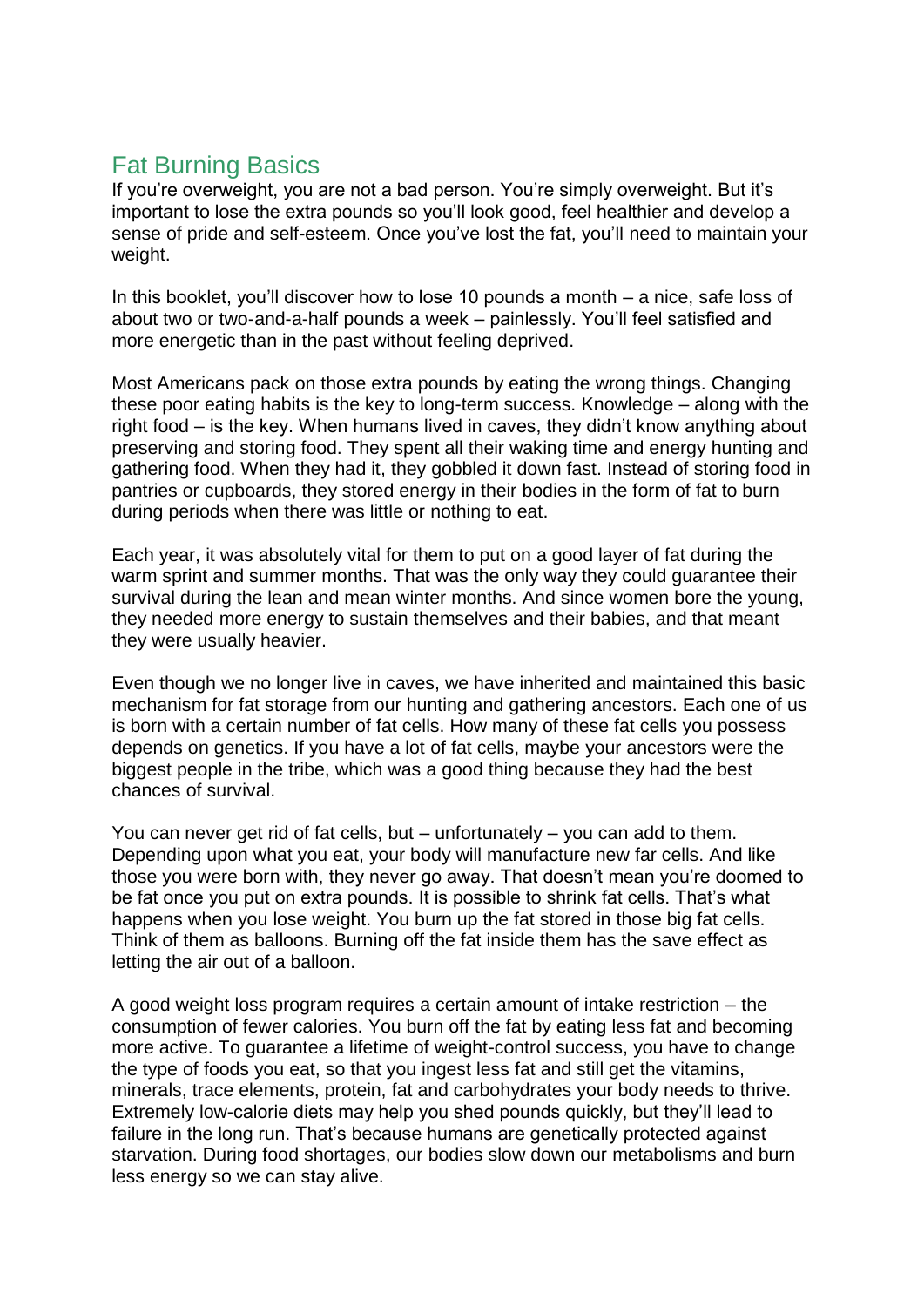A part of our brain called the hypothalamus keeps us on an even weight keep by creating a "set point." That's the weight where we feel comfortable. The hypothalamus determines this point based on the level of consumption it's used to. It seeks to keep our weight constant, even if that point is over what it should be. When we drastically cut back our food intake, the brain thinks the body is starving, and in an effort to preserve life, it slows the metabolism. Soon the pounds stop coming off.

Consequently, we grow hungry and uncomfortable and then eat more. And then the diet fails. How can you compensate for this metabolic slow-down? The answer is that you have to change the nutritional composition of the foods you eat. You will have to cut down on total calories – that's absolutely basic to weight loss. More important, however, is reducing the percentage of total calories you are getting from fat. That's how you'll avoid starvation panic in your system. At the same time, you reduce the amount of fat in your food, replacing it with safe, low calorie, nutrient-rich plant foods. This will convince your brain that your body is getting all the nutrition it needs.

In fact, you'll be able to eat more food and feel more satisfied while consuming fewer calories and fats. Plant foods break down slowly in your stomach, making you feel full longer, and they are rich in vitamins, minerals, trace elements, carbohydrates and protein for energy and muscle-building. This allows your body to burn off its excess stored fat.

# **Fat Burning Foods**

Each one of the following foods is clinically proven to promote weight loss. These foods go a step beyond simply adding no fat to your system – they possess special properties that add zip to your system and help your body melt away unhealthy pounds. These incredible foods can suppress your appetite for junk food and keep your body running smoothly with clean fuel and efficient energy.

You can include these foods in any sensible weight-loss plan. They give your body the extra metabolic kick that it needs to shave off weight quickly. A sensible weight loss plan calls for no fewer that 1,200 calories per day. But Dr. Charles Klein recommends consuming more that that, if you can believe it  $-1,500$  to 1,800 calories per day. He says you will still lose weight quite effectively at that intake level without endangering your health.

Hunger is satisfied more completely by filling the stomach. Ounce for ounce, the foods listed below accomplish that better than any others. At the same time, they're rich in nutrients and possess special fat-melting talents.

# **Apples**

These marvels of nature deserve their reputation for keeping the doctor away when you eat one a day. And now, it seems, they can help you melt the fat away, too.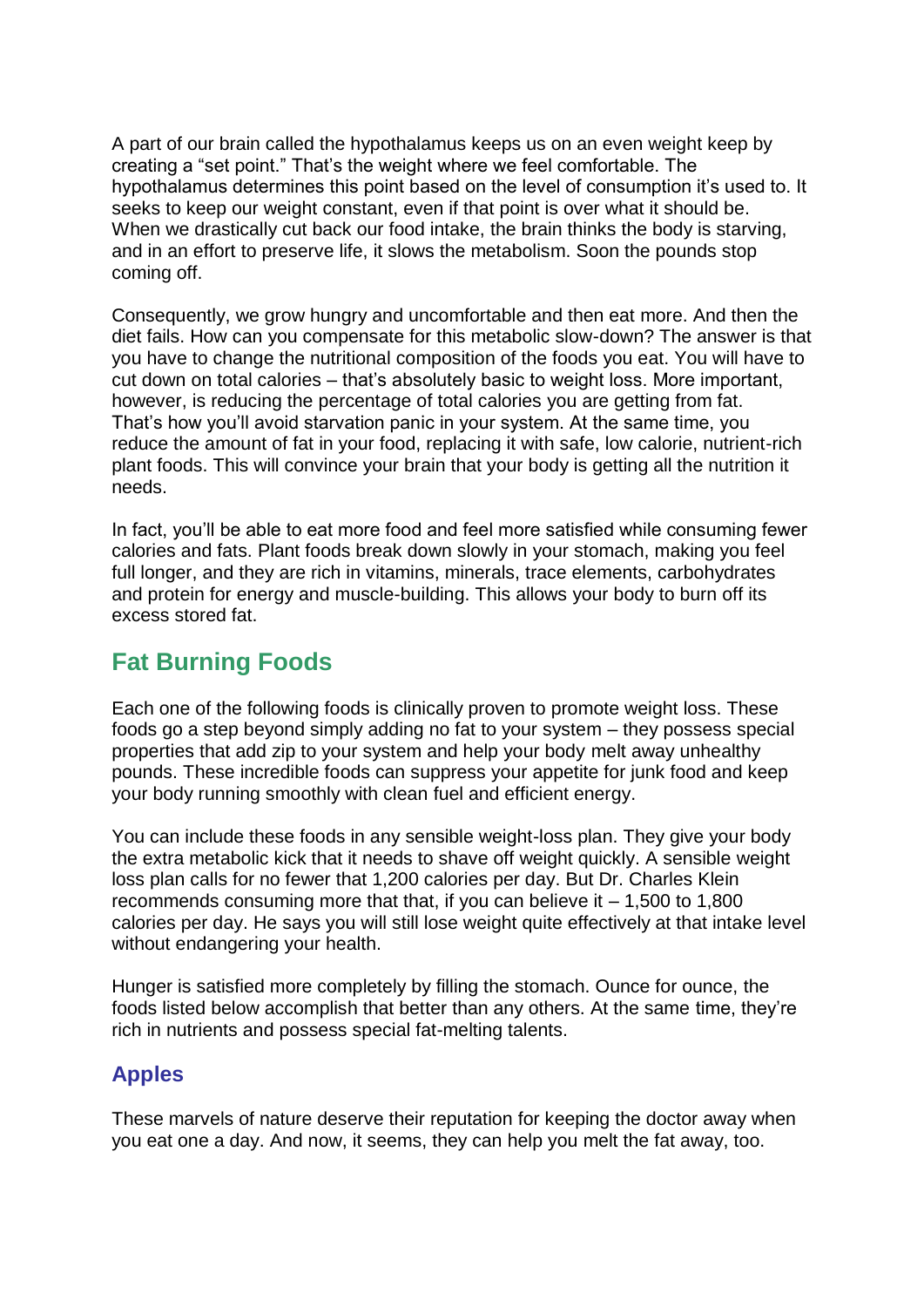First of all, they elevate your blood glucose (sugar) levels in a safe, gentle manner and keep them up longer than most foods. The practical effect of this is to leave you feeling satisfied longer, say researchers.

Secondly, they're one of the richest sources of soluble fiber in the supermarket. This type of fiber prevents hunger pangs by guarding against dangerous swings or drops in your blood sugar level, says Dr. James Anderson of the University of Kentucky's School of Medicine.

An average size apple provides only 81 calories and has no sodium, saturated fat or cholesterol. You'll also get the added health benefits of lowering the level of cholesterol already in your blood as well as lowering your blood pressure.

## **Whole Grain Bread**

You needn't dread bread. It's the butter, margarine or cream cheese you put on it that's fattening, not the bread itself. We'll say this as often as needed – fat is fattening. If you don't believe that, ponder this – a gram of carbohydrate has four calories, a gram of protein four, and a gram of fat nine. So which of these is really fattening?

Bread, a natural source of fiber and complex carbohydrates, is okay for dieting. Norwegian scientist Dr. Bjarne Jacobsen found that people who eat less than two slices of bread daily weigh about 11 pounds more that those who eat a lot of bread. Studies at Michigan State University show some breads actually reduce the appetite. Researchers compared white bread to dark, high-fiber bread and found that students who ate 12 slices a day of the dark, high-fiber bread felt less hunger on a daily basis and lost five pounds in two months. Others who ate white bread were hungrier, ate more fattening foods and lost no weight during this time.

So the key is eating dark, rich, high-fiber breads such as pumpernickel, whole wheat, mixed grain, oatmeal and others. The average slice of whole grain bread contains only 60 to 70 calories, is rich in complex carbohydrates – the best, steadiest fuel you can give your body – and delivers surprising amount of protein.

# **Coffee**

Easy does it is the password here. We've all heard about potential dangers of caffeine – including anxiety and insomnia – so moderation is the key.

The caffeine in coffee can speed up the metabolism. In nutritional circles, it's known as a metabolic enhancer, according to Dr. Judith Stern of the University of California at Davis. This makes sense, since caffeine is a stimulant. Studies show it can help you burn more calories than normal, perhaps up to 10 percent more. For safety's sake, it's best to limit your intake to a single cup in the morning and one in the afternoon. Add only skim milk to tit and try doing without sugar – many people learn to love it that way.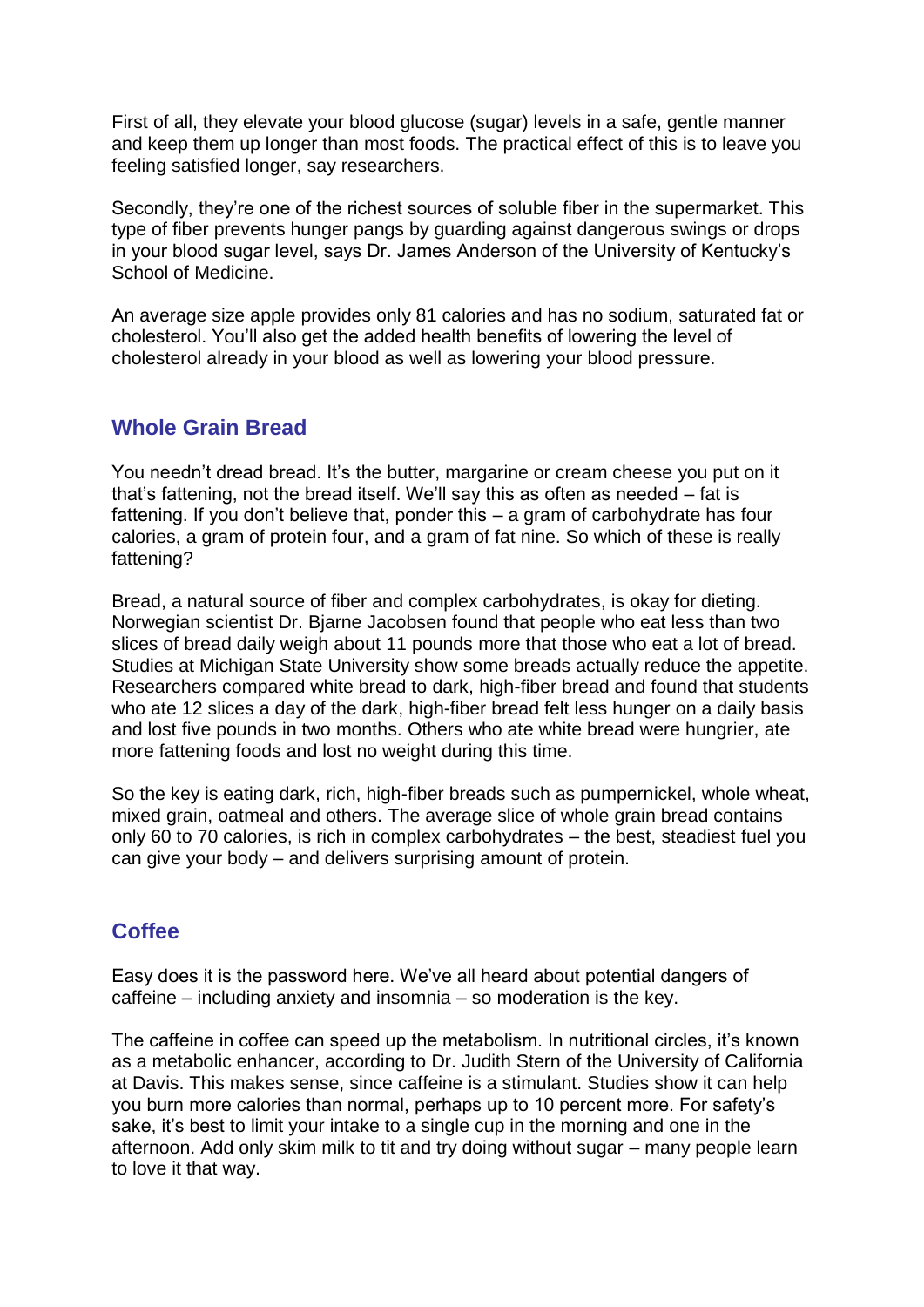# **Grapefruit**

There's good reason for this traditional diet food to be a regular part of your diet. It helps dissolve fat and cholesterol, according to Dr. James Cerd of the University of Florida. An average sized grapefruit has 74 calories, delivers a whopping 15 grams of pectin (the special fiber linked to lowering cholesterol and fat), is high in vitamin C and potassium and is free of fat and sodium.

It's rich in natural galacturonic acid, which adds to its potency as a fat and cholesterol fighter. The additional benefit here is assistance in the battle against atherosclerosis (hardening of the arteries) and the development of heart disease. Try sprinkling it with cinnamon rather than sugar to take away some of the tart taste.

#### **Mustard**

Try the hot, spicy kind you find in Asian import stores, specialty shops and exotic groceries. Dr. Jaya Henry of Oxford Polytechnic Institute in England, found that the amount of hot mustard normally called for in Mexican, Indian and Asian recipes, about one teaspoon, temporarily speeds up the metabolism, just as caffeine and the drug ephedrine do.

"But mustard is natural and totally safe," Henry says. "It can be used every day, and it really works. I was shocked to discover it can speed up the metabolism by as much as 20 to 25 percent for several hours." This can result in the body burning an extra 45 calories for every 700 consumed, Dr. Henry says.

# **Peppers**

Hot, spicy chili peppers fall into the same category as hot mustard, Henry says. He studied them under the same circumstances as the mustard and they worked just as well. A mere three grams of chili peppers were added to a meal consisting of 766 total calories. The peppers' metabolism-raising properties worked like a charm, leading to what Henry calls a diet-induced thermic effect. It doesn't take much to create the effect. Most salsa recipes call for four to eight chilies – that's not a lot. Peppers are astonishingly rich in vitamins A and C, abundant in calcium, phosphorus, iron and magnesium, high in fiber, free of fat, low in sodium and have just 24 calories per cup.

### **Potatoes**

We've got to be kidding, right? Wrong. Potatoes have developed the same "fattening" rap as bread, and it's unfair. Dr. John McDougal, director of the nutritional medicine clinic at St. Helena Hospital in Deer Park, California, says, "An excellent food with which to achieve rapid weight loss is the potato, at 0.6 calories per gram or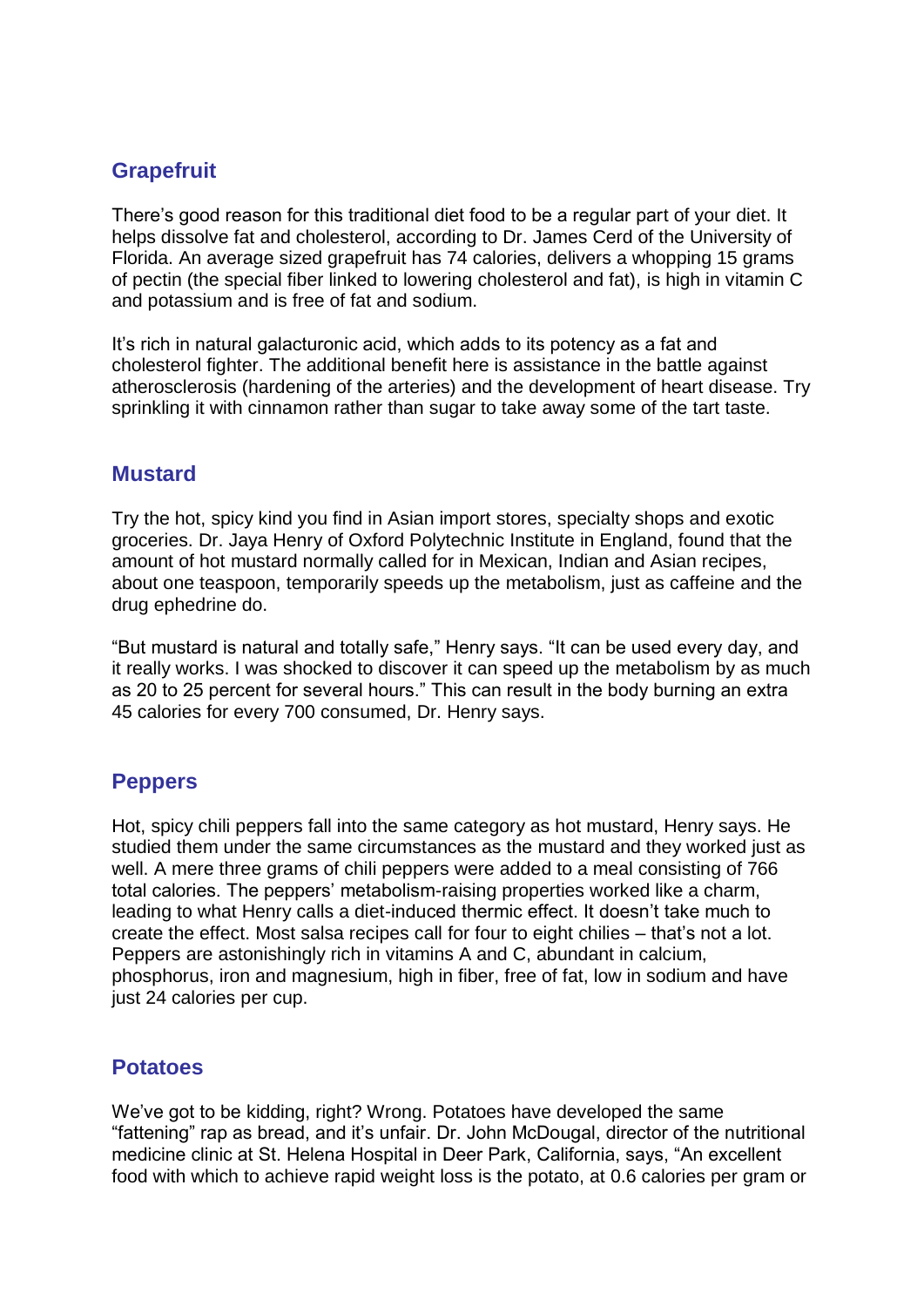about 85 calories per potato." A great source of fiber and potassium, they lower cholesterol and protect against strokes and heart disease. Preparation and toppings are crucial. Steer clear of butter, milk and sour cream, or you'll blow it. Opt for yogurt instead.

## **Rice**

An entire weight-loss plan, simple called the Rice Diet, was developed by Dr. William Kempner at Duke University in Durham, North Carolina. The diet, dating to the 1930's, makes rice the staple of your food intake. Later on, you gradually mix in various fruits and vegetables.

It produces stunning weight loss and medical results. The diet has been shown to reverse and cure kidney ailments and high blood pressure. A cup of cooked rice (150 grams) contains about 178 calories – approximately one-third the number of calories found in an equivalent amount of beef or cheese. And remember, whole grain rice is much better for you than white rice.

#### **Soups**

Soup is good for you! Maybe not the canned varieties from the store – but oldfashioned, homemade soup promotes weight loss. A study by Dr. John Foreyt of Baylor College of Medicine in Houston, Texas, found that dieters who ate a bowl of soup before lunch and dinner lost more weight than dieters who didn't. In fact, the more soup they ate, the more weight they lost. And soup eaters tend to keep the weight off longer.

Naturally, the type of soup you eat makes a difference. Cream soups or those made of beef or pork are not your best bets. But here's a great recipe: Slice three large onions, three carrots, four stalks of celery, one zucchini and one yellow squash. Place in a kettle. Add three cans crushed tomatoes, two packets low-sodium chicken bouillon, three cans water and one cup white wine (optional). Add tarragon, basil, oregano, thyme and garlic powder. Boil, then simmer for an hour. Serves six.

# **Spinach**

Popeye really knew what he was talking about, according to Dr. Richard Shekelle, an epidemiologist at the University of Texas. Spinach has the ability to lower cholesterol, rev up the metabolism and burn away fat. Rich in iron, beta carotene and vitamins C and E, it supplies most of the nutrients you need.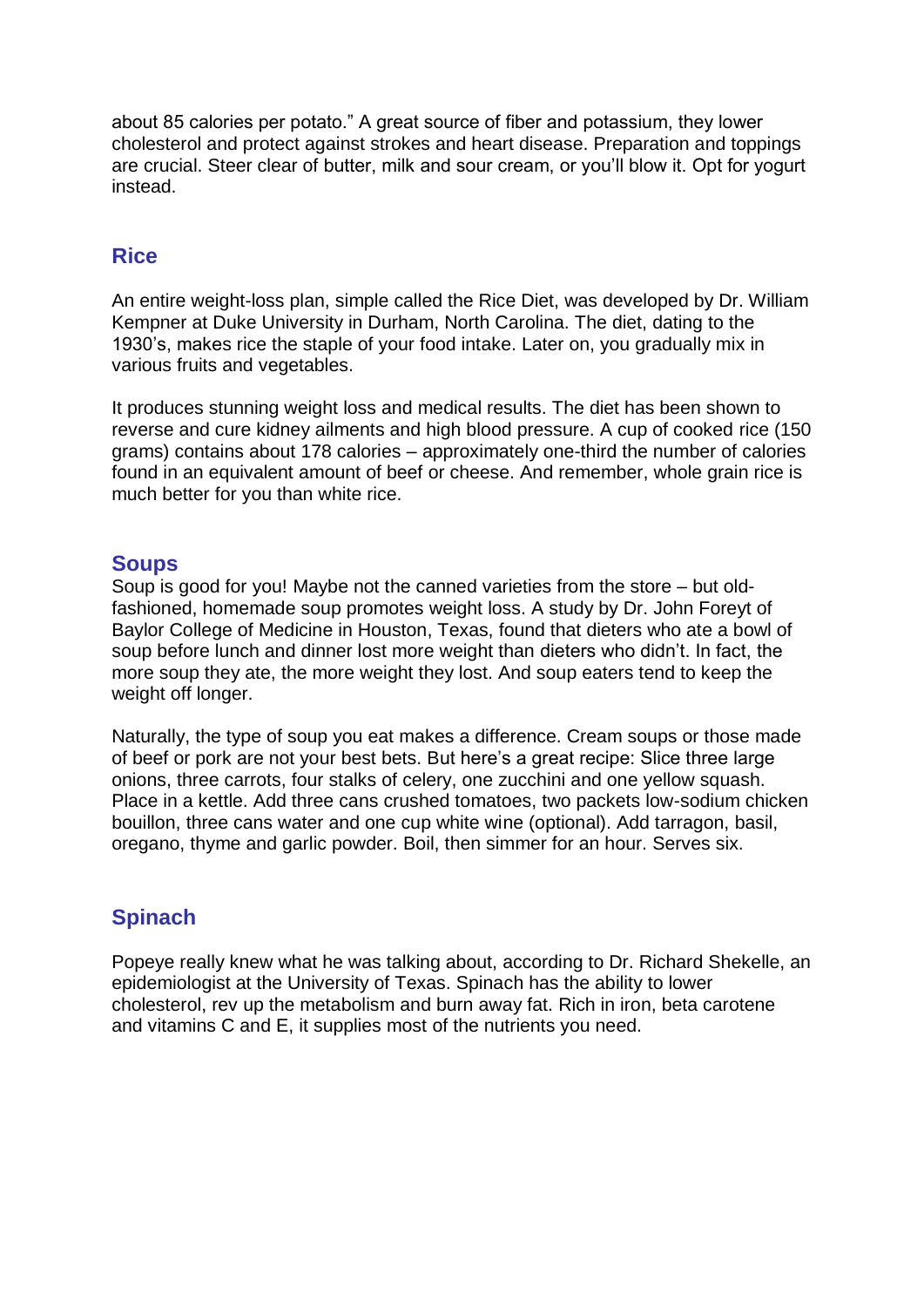## **Tofu**

You just can't say enough about this health food from Asia. Also called soybean curd, it's basically tasteless, so any spice or flavoring you add blends with it nicely. A 2½ " square has 86 calories and nine grams of protein. (Experts suggest an intake of about 40 grams per day.) Tofu contains calcium and iron, almost no sodium and not a bit of saturated fat. It makes your metabolism run on high and even lowers cholesterol. With different varieties available, the firmer tofus are goof for stir-frying or adding to soups and sauces while the softer ones are good for mashing, chopping and adding to salads.

# Potent Foods

It would be unrealistic to think you could successfully lose weight and enjoy what you're eating with a mere handful of foods, no matter how delicious, nutritious and satisfying they may be. So we're going to add an extra roster of fat-fighting foods you can eat along with the great foods mentioned in the last section.

They'll lend different tastes and textures to every meal and provide a wide range of vitamins, minerals, proteins and other vital nutrients. Naturally, each one is high in fiber, low in fat and safe when it comes to sodium content, too. Many have crunchiness and flavor we've come to desire in snack and nibbling foods. If you're like most of us, you may have a real junk food snacking habit – a habit you're going to have to change in order to slim down. Many of the foods in this section may be worthy substitutes.

### **Barley**

This filling grain stacks up favorably to rice and potatoes. It has 170 calories per cooked cup, respectable levels of protein and fiber and relatively low fat. Roman gladiators ate this grain regularly for strength and actually complained when they had to eat meat.

Studies at the University of Wisconsin show that barley effectively lowers cholesterol by up to 15 percent and has powerful anti-cancer agents. Israeli scientists say it cures constipation better than laxatives - and that can promote weight loss, too. Use it as a substitute for rice in salads, pilaf or stuffing, or add to soups and stews. You can also mix it with rice for an interesting texture. Ground into flour, it makes excellent breads and muffins.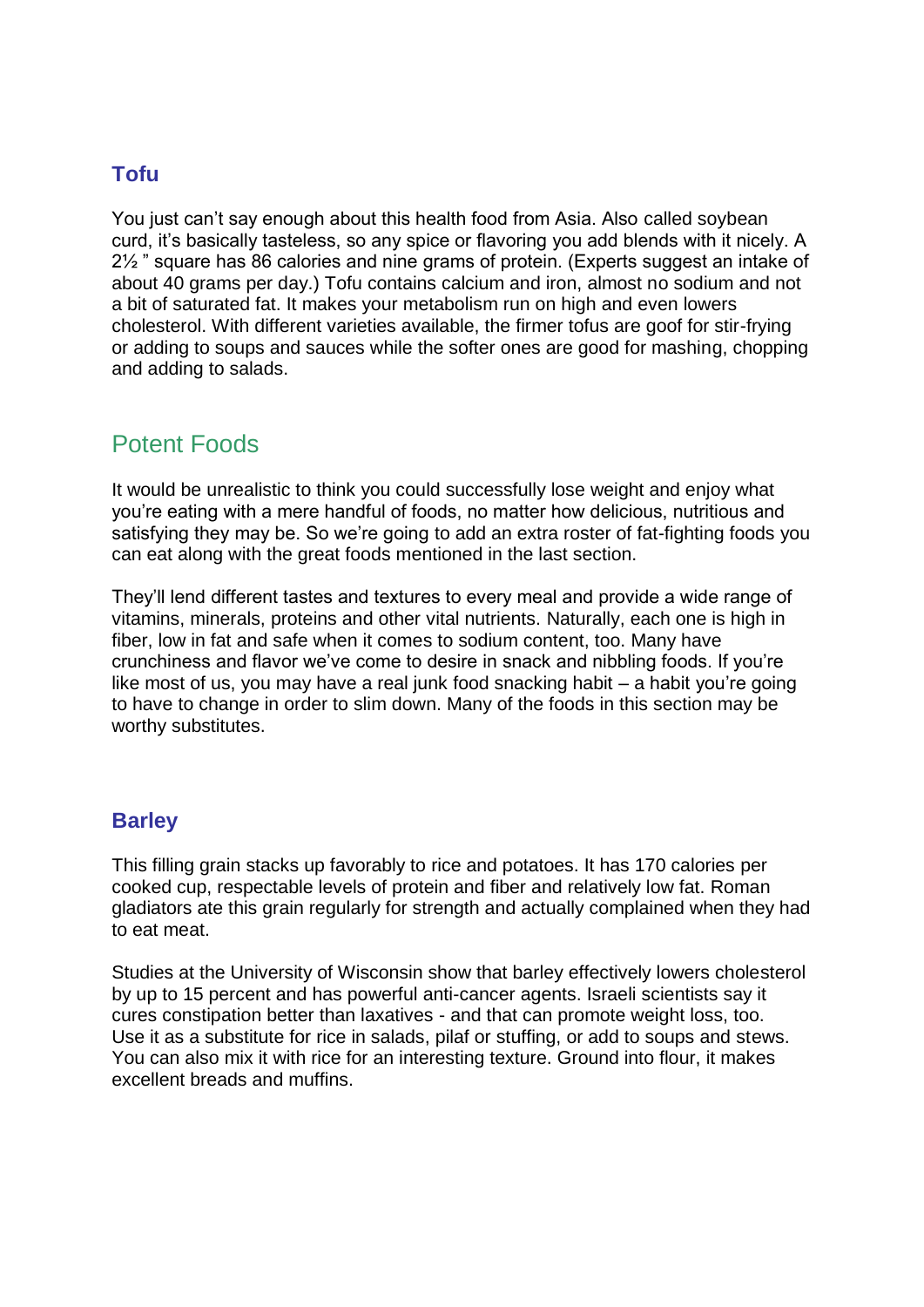#### **Beans**

Beans are one of the best sources of plant protein. Peas, beans and chickpeas are collectively known as legumes. Most common beans have 215 calories per cooked cup (lima beans go up to 260). They have the most protein with the least fat of any food, and they're high in potassium but low in sodium.

Plant protein is incomplete, which means that you need to add something to make it complete. Combine beans with a whole grain – rice, barley, wheat, corn – to provide the amino acids necessary to form a complete protein. Then you get the same topquality protein as in meat with just a fraction of the fat.

Studies at the University of Kentucky and in the Netherlands show that eating beans regularly can lower cholesterol levels. The most common complaint about beans is that they cause gas. Here's how to contain that problem, according to the U.S. Department of Agriculture (USDA): Before cooking, rinse the beans and remove foreign particles, put in a kettle and cover with boiling water, soak for four hours or longer, remove any beans that float to the top, then cook the beans in fresh water.

#### **Berries**

This is the perfect weight-loss food. Berries have natural fructose sugar that satisfies your longing for sweets and enough fiber so you absorb fewer calories that you eat. British researchers found that the high content of insoluble fiber in fruits, vegetables and whole grains reduces the absorption of calories from foods enough to promote width loss without hampering nutrition.

Berries are a great source of potassium that can assist you in blood pressure control. Blackberries have 74 calories per cup, blueberries 81, raspberries 60 and strawberries 45. So use your imagination and enjoy the berry of your choice.

### **Broccoli**

Broccoli is America's favorite vegetable, according to a recent poll. No wonder. A cup of cooked broccoli has a mere 44 calories. It delivers a staggering nutritional payload and is considered the number one cancer-fighting vegetable. It has no fat, loads of fiber, cancer fighting chemicals called indoles, carotene, 21 times the RDA of vitamin C and calcium. When you're buying broccoli, pay attention to the color. The tiny florets should be rich green and free of yellowing. Stems should be firm.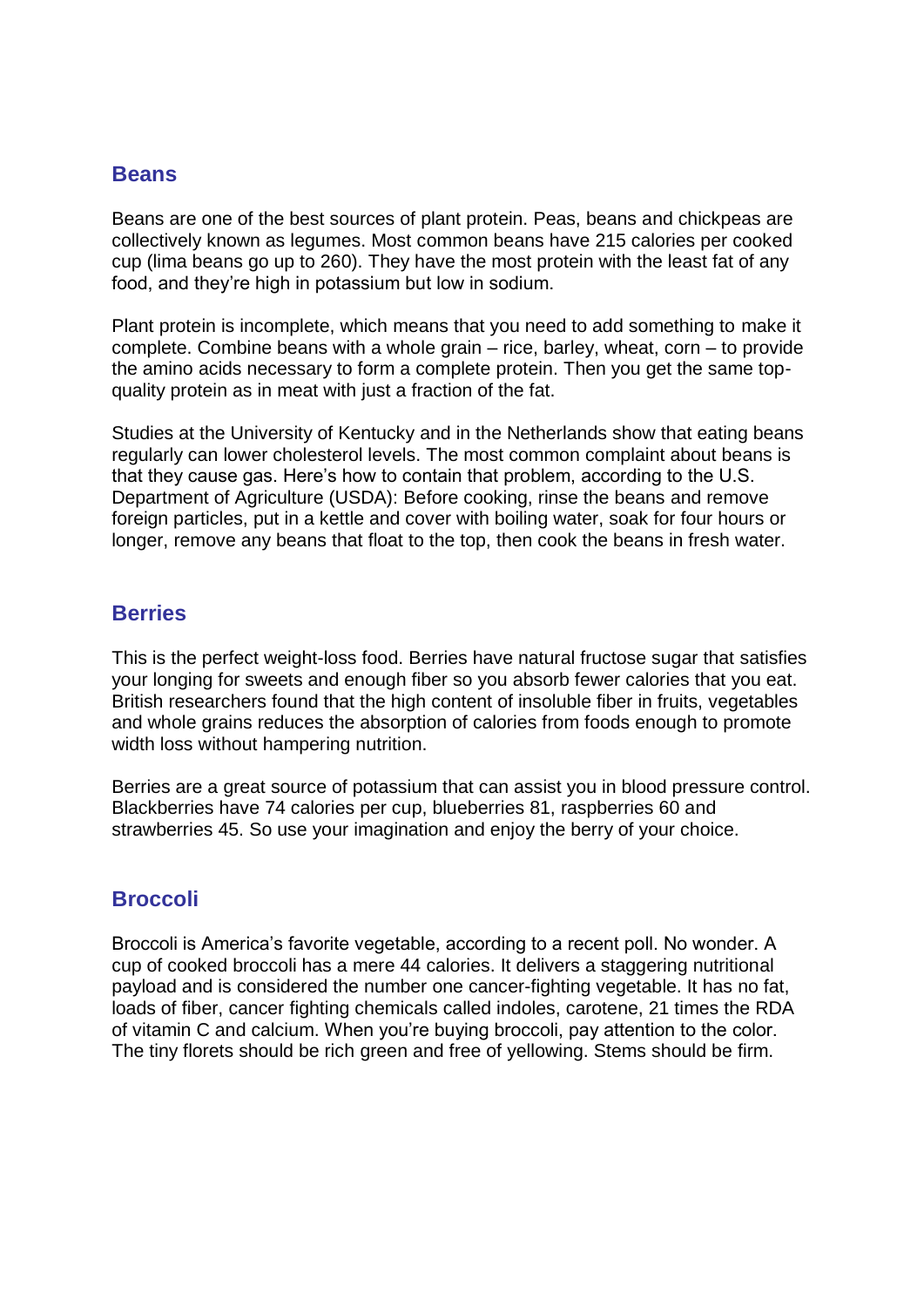### **Buckwheat**

It's great for pancakes, breads, cereal, soups or alone as a grain dish commonly called kasha. It has 155 calories per cooked cup. Research at the All India Institute of Medical Sciences shows diets including buckwheat lead to excellent blood sugar regulation, resistance to diabetes and lowered cholesterol levels. You cook buckwheat the same way you would rice or barley. Bring two to three cups of water to a boil, add the grain, cover the pan, turn down the heat and simmer for 20 minutes or until the water is absorbed.

## **Cabbage**

This Eastern Europe staple is a true wonder food. There are only 33 calories in a cup of cooked shredded cabbage, and it retains all its nutritional goodness no matter how long you cook it. Eating cabbage raw (18 calories per shredded cup), cooked, as sauerkraut (27 calories per drained cup) or coleslaw (calories depend on dressing) only once a week is enough to protect against colon cancer. And it may be a longevity-enhancing food.

Surveys in the United States, Greece and Japan show that people who eat a lot of it have the least colon cancer and the lowest death rates overall.

### **Carrots**

What list of health-promoting, fat-fighting foods would be complete without Bugs Bunny's favorite? A medium-sized carrot carries about 55 calories and is a nutritional powerhouse. The orange color comes from beta carotene, a powerful cancerpreventing nutrient (provitamin A). Chop and toss them with pasta, grate them into rice or add them to a stir-fry. Combine them with parsnips, oranges, raisins, lemon juice, chicken, potatoes, broccoli or lamb to create flavorful dishes. Spice them with tarragon, dill, cinnamon or nutmeg. Add finely chopped carrots to soups and spaghetti sauce – they impart a natural sweetness without adding sugar.

#### **Chicken**

White meat contains 245 calories per four ounce serving and dark meat, 285. It's an excellent source of protein, iron, niacin and zinc. Skinned chicken is healthiest, but most experts recommend waiting until after cooking to remove it because the skin keeps the meat moist during cooking.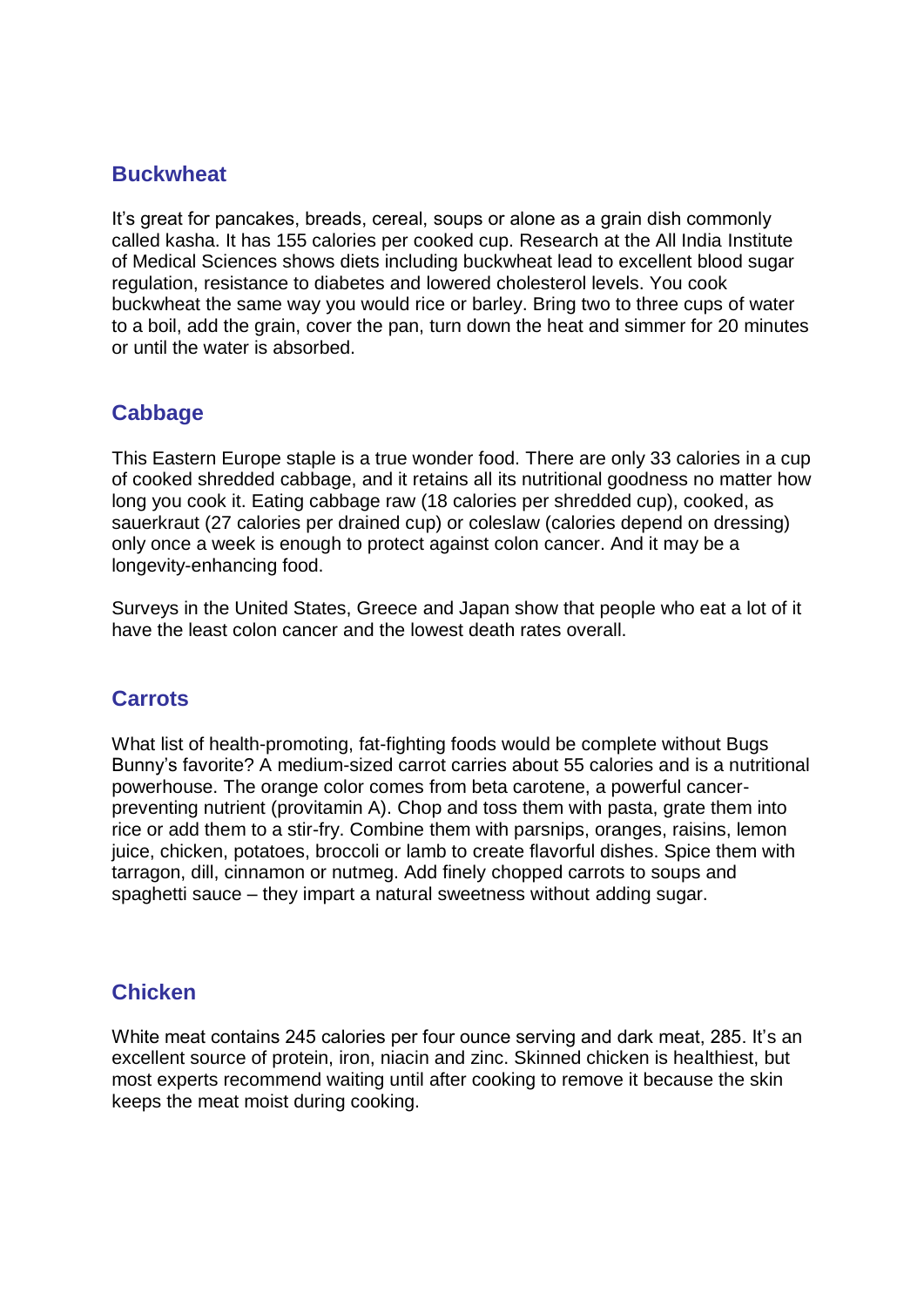## **Corn**

It's really a grain – not a vegetable – and is another food that's gotten a bum rap. People think it has little to offer nutritionally and that just isn't so. There are 178 calories in a cup of cooked kernels. It contains good amounts of iron, zinc and potassium, and University of Nebraska researchers say it delivers a high-quality of protein, too. The Tarahumara Indians of Mexico eat corn, beans and hardly anything else. Virgil Brown, M.D., of Mount Sinai School of Medicine in New York, points out that high blood cholesterol and cardiovascular heart disease are almost nonexistent among them.

## **Cottage Cheese**

As long as we're talking about losing weight and fat-fighting foods, we had to mention cottage cheese. Low-fat (2%) cottage cheese has 205 calories per cup and is admirably low in fat, while providing respectable amounts of calcium and the B vitamin riboflavin. Season with spices such a dill, or garden fresh vegetable such a scallions and chives for extra zip.

To make it sweeter, add raisins or one of the fruit spreads with no sugar added. You can also use cottage cheese in cooking, baking, fillings and dips where you would otherwise use sour cream or cream cheese.

# **Figs**

Fiber-rich figs are low in calories at 37 per medium (2.25" diameter) raw fig and 48 per dried fig. A recent study by the USDA demonstrated that they contribute to a feeling of fullness and prevent overeating. Subjects actually complained of being asked to eat too much food when fed a diet containing more figs than a similar diet with an identical number of calories.

Serve them with other fruits and cheeses. Or poach them in fruit juice and serve them warm or cold. You can stuff them with mild white cheese or puree them to use as a filling for cookies and low-calorie pastries.

### **Fish**

The health benefits of fish are greater than experts imagined – and they've always considered it a health food. The calorie count in the average four-ounce serving of a deep-sea fish runs from a low of 90 calories in abalone to a high of 236 in herring. Water-packed tuna, for example, has 154 calories. It's hard to gain weight eating seafood.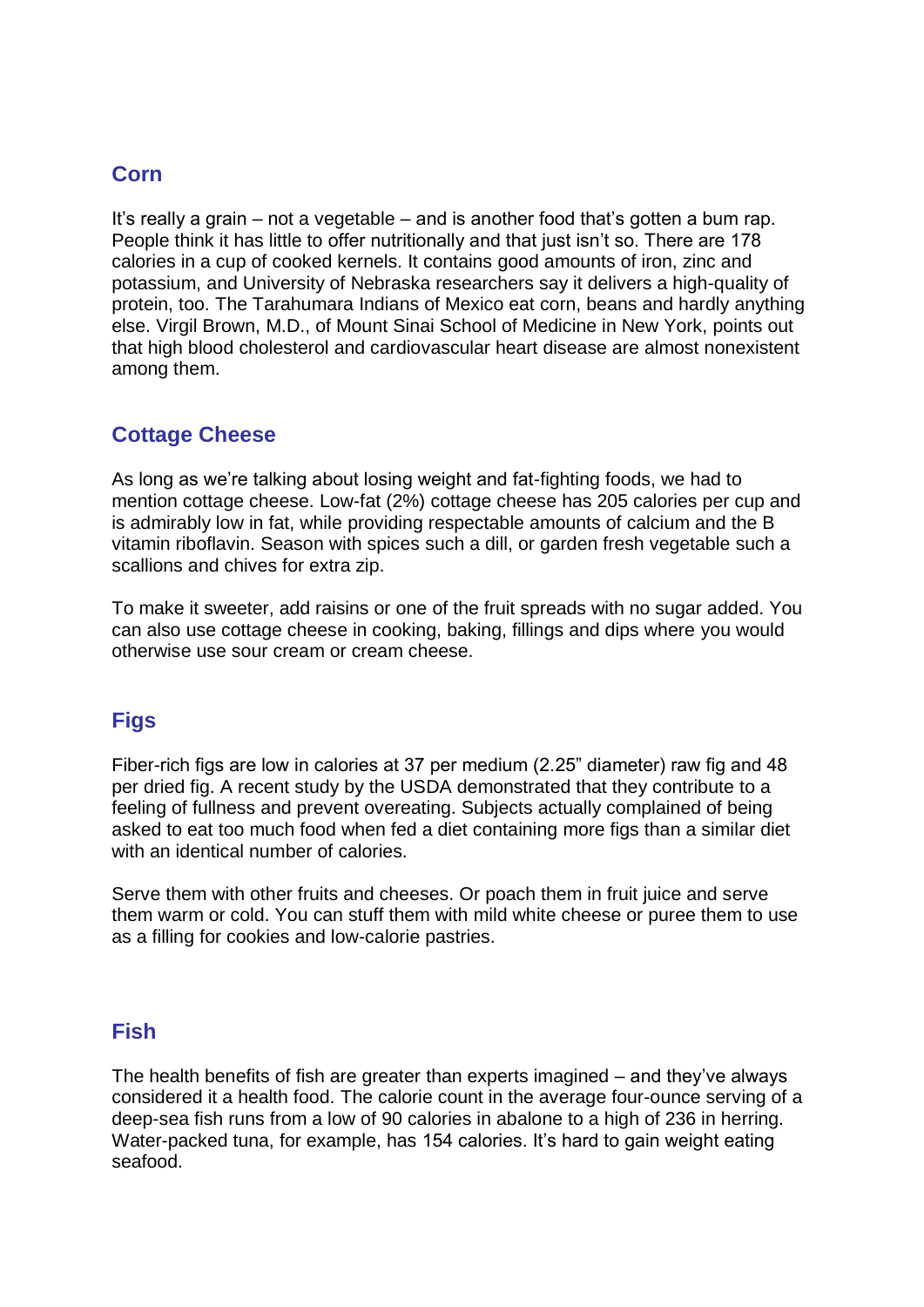As far back as 1985, articles in the New England Journal of Medicine showed a clear link between eating fish regularly and lower rates of heart disease. The reason is that oils in fish thin the blood, reduce blood pressure and lower cholesterol.

Dr. Joel Kremer, at Albany Medical College in New York, discovered that daily supplements of fish oil brought dramatic relief to the inflammation and stiff joints of rheumatoid arthritis.

#### **Greens**

We're talking collard, chicory, beet, kale, mustard, Swiss chard and turnip greens. They all belong to the same family as spinach, and that's one of the super-stars. No matter how hard you try, you can't load a cup of plain cooked greens with any more than 50 calories. They're full of fiber, loaded with vitamins A and C, and free of fat. You can use them in salads, soups, casseroles or any dish where you would normally use spinach.

#### **Kiwi**

This New Zealand native is a sweet treat at only 46 calories per fruit. Chinese public health officials praise the tasty fruit for its high vitamin C content and potassium. It stores easily in the refrigerator for up to a month. Most people like it peeled, but the fuzzy skin is also edible.

### **Leeks**

These members of the onion family look like giant scallions, and are every bit as healthful and flavorful as their better-known cousins. They come as close to caloriefree as it gets at a mere 32 calories per cooked cup.

You can poach or broil halved leeks and then marinate them in vinaigrette or season with Romano cheese, fine mustard or herbs. They also make a good soup.

#### **Lettuce**

People think lettuce is nutritionally worthless, but nothing could be farther from the truth. You can't leave it out of your weight-loss plans, not at 10 calories per cup of raw romaine. It provides a lot of filling bulk for so few calories. And it's full of vitamin C, too. Go beyond iceberg lettuce with Boston, bibb and cos varieties or try watercress, arugula, radicchio, dandelion greens, purslane and even parsley to liven up your salads.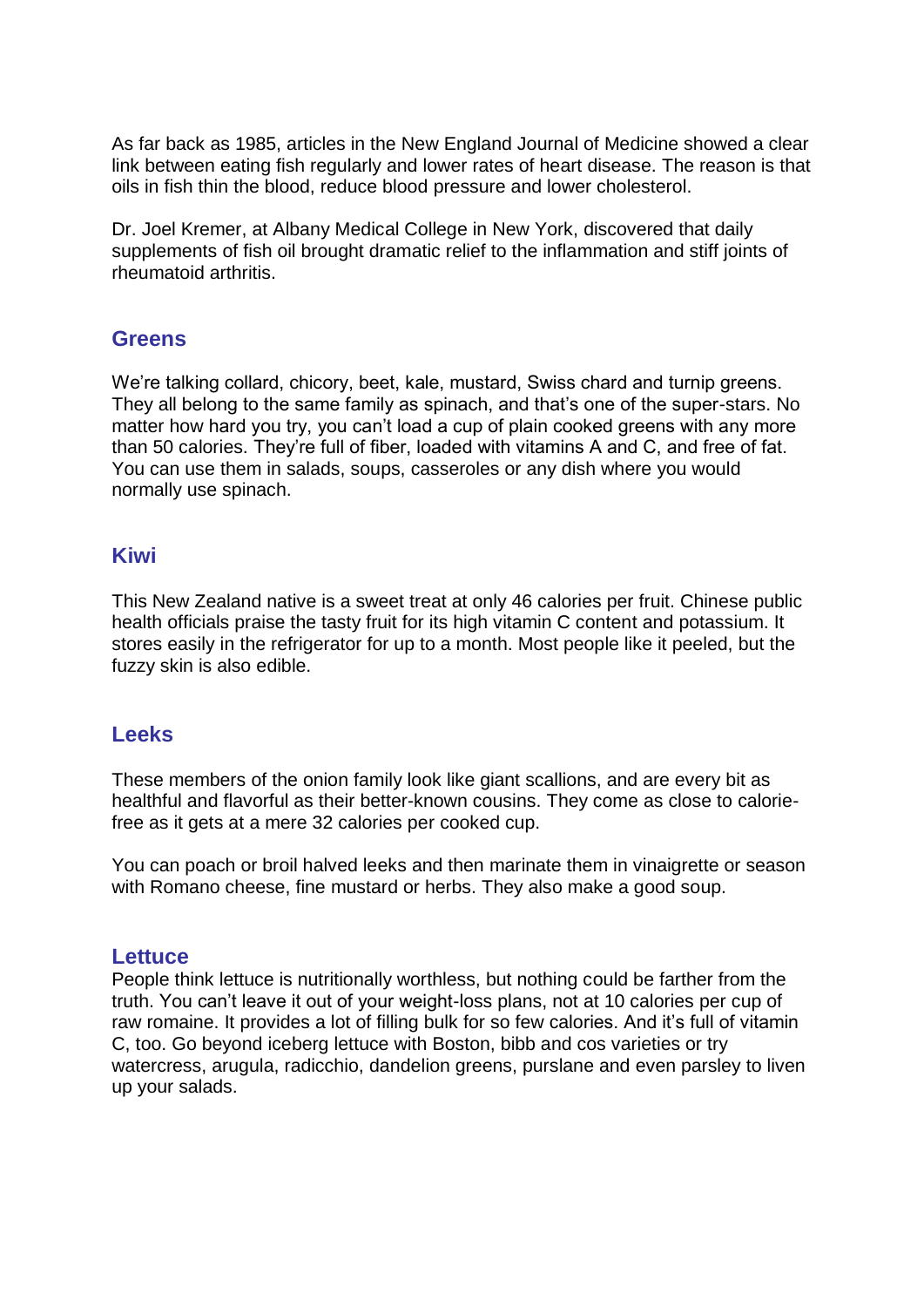## **Melons**

Now, here's great taste and great nutrition in a low-calorie package! One cup of cantaloupe balls has 62 calories, on cup of casaba balls has 44 calories, one cup of honeydew balls has 62 calories and one cup of watermelon balls has 49 calories. They have some of the highest fiber content of any food and are delicious. Throw in handsome quantities of vitamins A and C plus a whopping 547 mgs of potassium in that cup of cantaloupe, and you have a fat-burning health food beyond compare.

### **Oats**

A cup of oatmeal or oat bran has only 110 calories. And oats help you lose weight. Subjects in Dr. James Anderson's landmark 12-year study at the University of Kentucky lost three pounds in two months simply by adding 100 grams (3.5 ounces) of oat bran to their daily food intake and nothing else. Just don't expect oats alone to perform miracles – you have to eat a balanced diet for total health.

## **Onions**

Flavorful, aromatic, inexpensive and low in calories, onions deserve a regular place in your diet. One cup of chopped raw onions has only 60 calories, and one raw medium onion (2.15" diameter) has just 42. They control cholesterol, thin the blood, protect against cholesterol and may have some value in counteracting allergic reactions. Most of all, onions taste good and they're good for you.

Partially boil, peel and bake, basting with olive oil and lemon juice. Or sauté them in white wine and basil, then spread over pizza. Or roast them in sherry and serve over paste.

# **Pasta**

The Italians had it right all along. A cup of cooked paste (without a heavy sauce) has only 155 calories and fits the description of a perfect starch-centered staple. Analysis at the American Institute of Baking shows pasta is rich in six minerals, including manganese, iron, phosphorus, copper, magnesium and zinc. Also be sure to consider whole wheat pastas, which are even healthier.

### **Sweet Potatoes**

You can make a meal out of them and not worry about gaining a pound – and you sure won't walk away from the table feeling hungry. Each sweet potato has about 103 calories. Their creamy orange flesh is one of the best sources of vitamin A you can consume.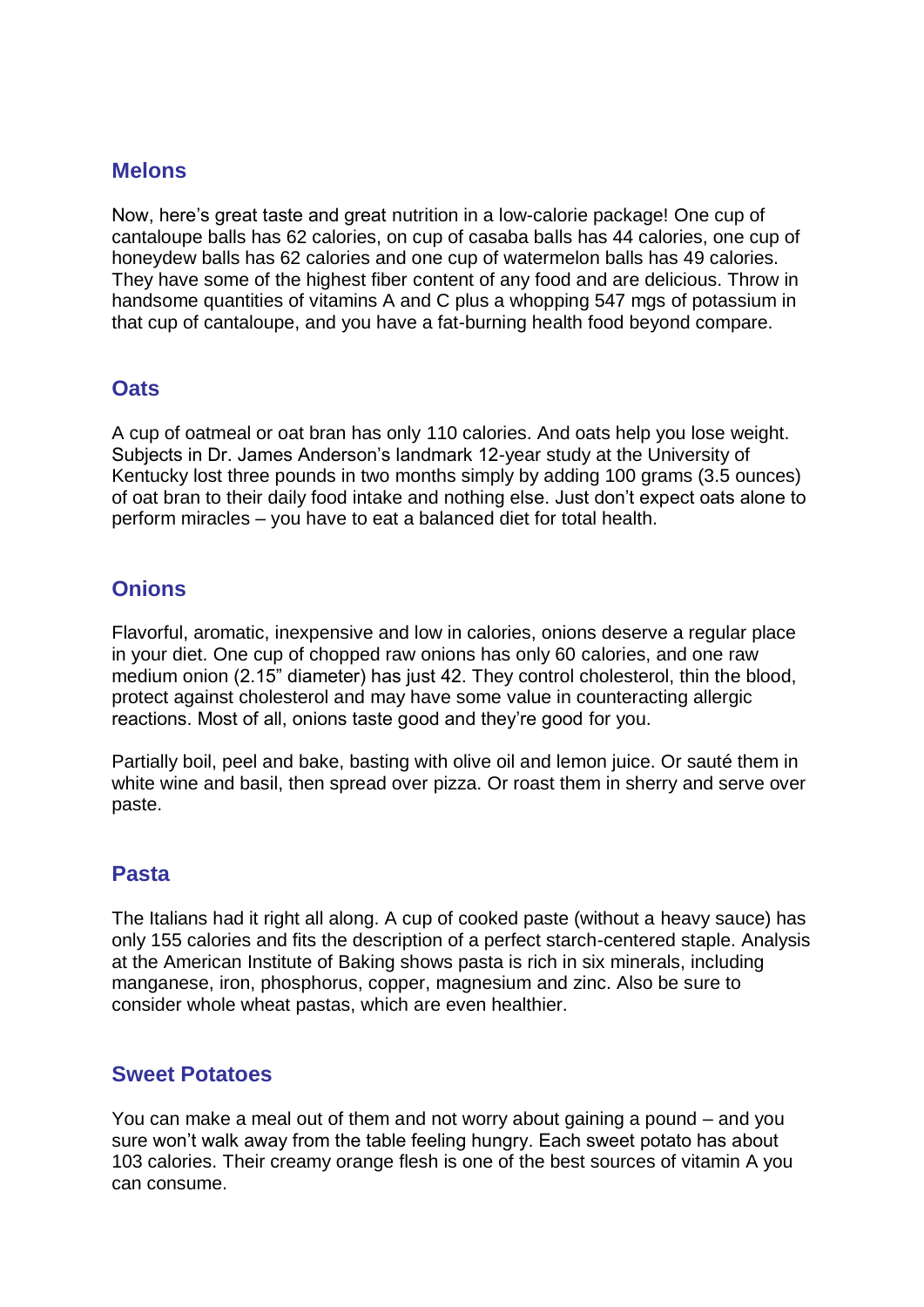You can bake, steam or microwave them. Or add them to casseroles, soups and any other dishes. Flavor with lemon juice or vegetable broth instead of butter.

#### **Tomatoes**

A medium tomato (2.5" diameter) has only about 25 calories. These garden delights are low in fat and sodium, high in potassium and rich in fiber. A survey at Harvard Medical School found that the chances of dying of cancer are lowest among people who eat tomatoes (or strawberries) every week. And don't overlook canned crushed, peeled, whole or stewed tomatoes. They make sauces, casseroles and soups taste great while retaining their nutritional goodness and low-calorie status. Even plain old spaghetti sauce is a fat-burning bargain when served over pasta, so think about introducing tomatoes into your diet

## **Turkey**

Give thanks to those pilgrims for starting the wonderful tradition of Thanksgiving turkey. It just so happens that this health food disguised as meat is good year-round for weight control.

A four-ounce serving of roasted white meat turkey has 177 calories and dark meat has 211. Sadly, many folks are still unaware of the versatility and flavor of ground turkey. Anything hamburger can do, ground turkey can do at least as well, from conventional burgers to spaghetti sauce to meat loaf.

Some ground turkey contains skin which slightly increases the fat content. If you want to keep it really lean, opt for ground breast meat. But since this has no added fat, you'll need to add filler to make burgers or meat loaf hold together. Four ounces of ground turkey has approximately 170 calories and nine grams of fat – about what you'd find in 2.5 teaspoons of butter or margarine. Incredibly, the same amount of regular ground beef (21% fat) has 298 calories and 23 grams of fat.

Buying turkey has become easy. It's no longer necessary to buy a whole bird unless you want to. Ground turkey is available fresh or frozen, as are individual parts of the bird, including drumsticks, thighs, breasts and cutlets.

#### **Yogurt**

The non-fat variety of plain yogurt has 120 calories per cup and low-fat, 144. It delivers a lot of protein and , like any dairy food, is rich in calcium and contains zinc and riboflavin. Yogurt is handy as a breakfast food – cut a banana into it and add the cereal of your choice.

You can find ways to use it in other types of cooking, to – sauces, soups, dips, toppings, stuffings and spreads. Many kitchen gadget departments even sell a simple funnel for making yogurt cheese.